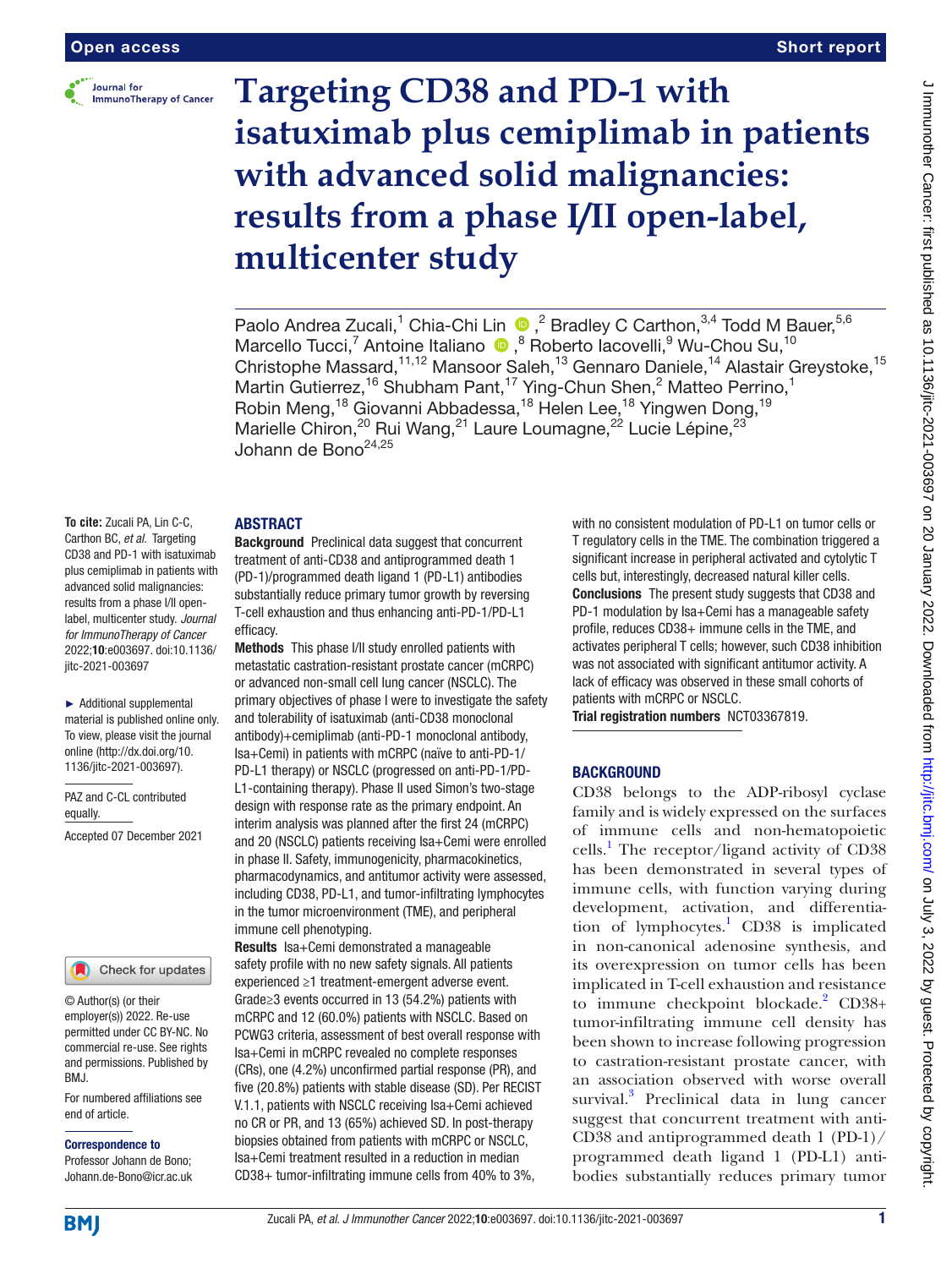growth by suppressing acquired resistance to immune checkpoint blockade, thus enhancing and prolonging anti-PD-1/PD-L1 efficacy.<sup>2</sup>

Based on the phase III ICARIA-MM study, isatuximab (Sarclisa) is approved in a number of countries in combination with pomalidomide and dexamethasone for the treatment of adult patients with relapsed/refractory multiple myeloma who have received at least two prior therapies, including lenalidomide and a proteasome inhibitor. Based on the phase III IKEMA study, isatuximab in combination with carfilzomib and dexamethasone is approved in the USA for the treatment of adult patients with relapsed or refractory multiple myeloma who have received one to three prior lines of therapy, and in the European Union for the treatment of adult patients with multiple myeloma who have received at least one prior therapy. $45$ 

Cemiplimab (Libtayo) is an anti-PD-1 antibody approved for the treatment of the following: (1) patients with metastatic cutaneous squamous cell carcinoma or locally advanced cutaneous squamous cell carcinoma who are not candidates for curative surgery or curative radiation; (2) patients with locally advanced or metastatic basal cell carcinoma previously treated with a hedgehog pathway inhibitor or for whom a hedgehog pathway inhibitor is not appropriate; and (3) patients with non-small cell lung cancer (NSCLC) and high tumor PD-L1 expression as determined by a Food and Drug Administrationapproved test, with no *EGFR*, *ALK*, or *ROS1* aberrations, and is locally advanced, where patients are not candidates for surgical resection or definitive chemoradiation, or metastatic.<sup>[6](#page-6-4)</sup>

This study was designed to evaluate the combination of isatuximab plus cemiplimab (Isa+Cemi) in patients with metastatic castration-resistant prostate cancer (mCRPC) or advanced NSCLC.

# **METHODS**

#### Study design and objectives

This was an open-label, multicenter, phase I/II study designed to evaluate the safety, preliminary efficacy, and pharmacokinetics (PK) of Isa+Cemi in patients with mCRPC or NSCLC. The primary objectives of phase I, the safety run-in, were to characterize the safety and tolerability of Isa+Cemi in patients with mCRPC (naïve to anti-PD-1/PD-L1 therapy) or NSCLC (progressed on anti-PD-1/PD-L1-containing therapy) and to confirm the recommended phase II dose (RP2D). The primary objective of phase II, using Simon's two-stage design, was to assess the response rate of Isa+Cemi in patients with mCRPC or NSCLC.

#### **Treatment**

Patients received isatuximab 10mg/kg intravenously every week for 3 weeks (one cycle, 21 days) followed by once every 3 weeks+cemiplimab 350mg intravenously every 3 weeks. The end of treatment occurred 30  $(\pm 7)$ 

days following final administration or on receipt of another anticancer therapy, whichever occurred first.

CT/MRI and bone scans were completed every 9 weeks starting at the end of cycle 3. When treating beyond RECIST V.1.1-defined tumor progression, subsequent assessments were based on iRECIST criteria.

# Immunohistochemistry (IHC) and multiplex immunofluorescence assays

Single-plex IHC assays used PD-L1 (Ventana, SPC263, ready-to-use) or CD38 (Leica, SPC32, working concentration 1:400) optimized for detection with the OptiView DAB IHC Detection kit on the Ventana Benchmark Ultra platform.

Patients with paired screening and on-treatment biopsies were selected for the multiplexed immunofluorescent platform (MultiOmyx) analysis, using a pair of Cy3 labeled or Cy5-labeled antibodies per round of staining. Formalin-fixed paraffin-embedded tissues were stained with a customized panel to quantify infiltrating immune cells in the tumor microenvironment (TME) according to the vendor-recommended protocol (Neogenomics).

#### Flow cytometry immunophenotyping

Lymphocyte phenotyping panels capable of detecting CD45 (clone 2D1), CD3 (clone SK7), CD4 (clone SK3), CD8 (clone SK1), CD16 (clone B73.1), CD56 (clone NCAM16.2), CD19 (clone SJ25C1), NKp46 (clone 9e2), HLA-DR (clone L243), granzyme B (clone GB11), and Ki67 (clone Ki67) were used to characterize key functional immune cells.

Blood samples were collected in Cyto-Chex BCT tubes. Whole blood samples were incubated with fluorescently labeled antibodies specific to the surface markers listed previously followed by red blood cell lysis. Samples were subsequently fixed, permeabilized, and stained with anti-Ki67 and antigranzyme B fluorochrome-conjugated antibodies. Specimens were acquired on the FACSCanto II flow cytometer and results were analyzed using FlowJo V.7 software (FlowJo LLC).

# Pharmacokinetic analysis

Blood samples were taken at selected time points for PK evaluation of isatuximab and cemiplimab (days 1, 4, 8, and 15) over the first cycle and then mainly at predose. Isatuximab (plasma) and cemiplimab (serum) concentrations were determined using validated immunoassays with lower limits of quantification of 5µg/mL (isatuximab) and 0.078mg/L (cemiplimab). Non-compartmental analyses were conducted for both compounds with Phoenix WinNonlin V.8.1 (Pharsight).

# Statistical analysis

The efficacy and safety analyses were conducted using the all-treated population. Data from mCRPC and NSCLC cohorts in phase II were analyzed and reported separately using descriptive statistics. Continuous data were summarized using mean, standard deviation, median, minimum, and maximum. Categorical and ordinal data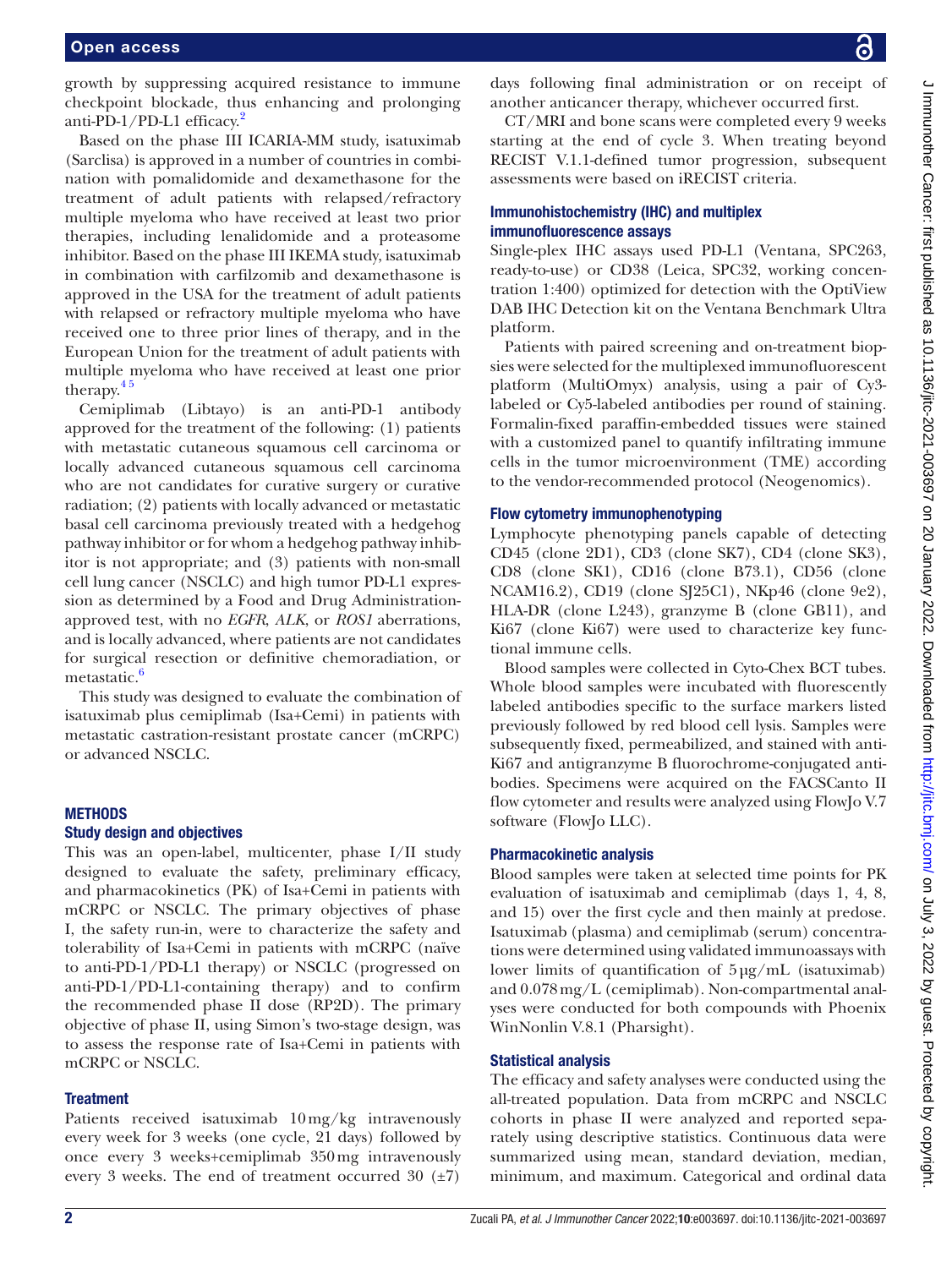<span id="page-2-0"></span>

| <b>Table 1</b> Summary of demographics and other baseline |
|-----------------------------------------------------------|
| characteristics-all-treated population                    |

| characteristics—ail-treated population |                 |                        |  |  |
|----------------------------------------|-----------------|------------------------|--|--|
|                                        | mCRPC<br>(n=24) | <b>NSCLC</b><br>(n=20) |  |  |
| Age (years)                            |                 |                        |  |  |
| Median (range)                         | 69.5 (61–88)    | 65.5 (53-77)           |  |  |
| Gender, n (%)                          |                 |                        |  |  |
| Male                                   | 24 (100)        | 14 (70.0)              |  |  |
| Female                                 | 0               | 6(30.0)                |  |  |
| Race, n (%)                            |                 |                        |  |  |
| White                                  | 18 (75.0)       | 10(50.0)               |  |  |
| Black or African-American              | 0               | 1(5.0)                 |  |  |
| Asian                                  | 6(25.0)         | 5(25.0)                |  |  |
| Not reported or unknown                | 0               | 4(20.0)                |  |  |
| ECOG performance status, n<br>$(\% )$  |                 |                        |  |  |
| 0                                      | 9(37.5)         | 9(45.0)                |  |  |
| 1                                      | 15 (62.5)       | 11 (55.0)              |  |  |

ECOG, Eastern Cooperative Oncology Group; mCRPC, metastatic castration-resistant prostate cancer; NSCLC, non-small cell lung cancer.

were summarized using number and percentage. A 90% two-sided CI was computed using the Clopper-Pearson method for overall response rate (see [online supple](https://dx.doi.org/10.1136/jitc-2021-003697)[mental information](https://dx.doi.org/10.1136/jitc-2021-003697) for further details).

# RESULTS

# **Patients**

Patients with mCRPC had a median age of 69.5 years, and 15 (62.5%) had an Eastern Cooperative Oncology Group (ECOG) performance score of 1. Patients with NSCLC had a median age of 65.5 years,  $14$  (70.0%) were men, and 11 (55.0%) had an ECOG performance score of 1 [\(table](#page-2-0) 1). At diagnosis, 54.2% of patients with mCRPC had stage IV disease; all patients had metastatic adenocarcinoma with documented disease progression at study entry. Among patients with NSCLC, 12 (60.0%) had adenocarcinoma, 4 (20.0%) had squamous cell carcinoma and 3 (15.0%) had unspecified NSCLC. At study entry, 15 (75.0%) patients had metastatic disease; 3 (15.0%) had locally advanced disease; and 2 (10.0%) had primary disease. Patients with NSCLC were excluded if they had known *EGFR* sensitizing mutations, *ALK* rearrangement, *ROS1* rearrangement, or *BRAF* mutation. Patients had to receive one previous anti-PD-1/PD-L1 (nivolumab, pembrolizumab, atezolizumab, durvalumab, avelumab, or cemiplimab)-containing regimen (defined as monotherapy or an anti-PD-1/PD-L1 agent administered in the same cycle as another systemic therapy) as the most recent prior therapy to treat stage IIIB/IV or inoperable recurrent NSCLC. Patients were enrolled who had documented benefit (defined as CR, PR, or stable disease (SD) at ≥1 radiographic imaging scan)

but subsequent progression per RECIST V.1.1 during the PD-1/PD-L1-containing regimen within 4 months prior to initiation of study treatment.

All patients with mCRPC had received ≥1 prior androgen receptor-targeted agent. Most patients (n=17) had received ≤2 previous taxane-based chemotherapy regimens; 16 received curative or palliative radiation therapy; and 18 underwent prior surgery. All patients with NSCLC had received one previous anti-PD-1/ PD-L1-containing regimen as the most recent therapy; 14 had received prior chemotherapy; 12 had received one regimen and two received ≥2 regimens; 10 patients had received prior radiation therapy; and 8 underwent prior surgery.

# **Safety**

For patients with mCRPC, the median number of cycles started was 4.5 (range 1–13) and the median duration of exposure to study treatment was 13.5 (range 3–39) weeks. Overall,  $21/24$  (87.5%) treated patients started ≥2 treatment cycles; 6 patients (25.0%) had ≥1 cycle delayed. The average median cumulative dose of isatuximab was 72.32mg/kg and the median duration of exposure was 13.5 (range 1–39) weeks.

For patients with NSCLC, the median number of cycles started was 5.0 (range 1–19), and the median duration of exposure to study treatment was 17.0 (range 3–58) weeks. Overall,  $17/20$  (85.0%) treated patients started  $\geq$ 2 treatment cycles; 8 patients (40.0%) had  $\geq 1$  cycle delayed. The average median cumulative dose of isatuximab was 70.03mg/kg, and the median duration of exposure was 17.0 (range 1–58) weeks.

Isa+Cemi demonstrated a manageable safety profile with no new safety signals. No dose-limiting toxicities were observed, and the RP2D was the standard regimen for each drug. All patients experienced ≥1 treatmentemergent adverse event (TEAE). Grade≥3 TEAEs occurred in 13 (54.2%) patients with mCRPC and 12 (60.0%) patients with NSCLC [\(table](#page-3-0) 2). No grade 5 TEAEs were related to study treatment. The most frequently reported TEAEs of any grade for both cohorts were infusion-related reactions (mCRPC, 50.0%; NSCLC, 45.0%) ([online supplemental table 1\)](https://dx.doi.org/10.1136/jitc-2021-003697). Grade≥3 TEAEs reported in >1 patient included infusion-related reactions (mCRPC, 8.3%; NSCLC, 10.0%) and pneumonia (NSCLC, 10.0%; not immune-related). All 24 patients with mCRPC discontinued treatment (progressive disease (PD), n=15; adverse events (AEs), n=4; other, n=4; withdrawal by subject due to AE, n=1). Among patients with NSCLC, 18 (90%) discontinued treatment (PD, n=13; AEs, n=3; other, n=2).

Immunogenicity was assessed in 39 patients; 1 patient exhibited a cemiplimab-induced antidrug antibody, resulting in an incidence and prevalence of 2.6%. There was no isatuximab-induced antidrug antibody response.

# **Efficacy**

Based on PCWG3 criteria, $7$  assessment of best overall response with Isa+Cemi in patients with mCRPC revealed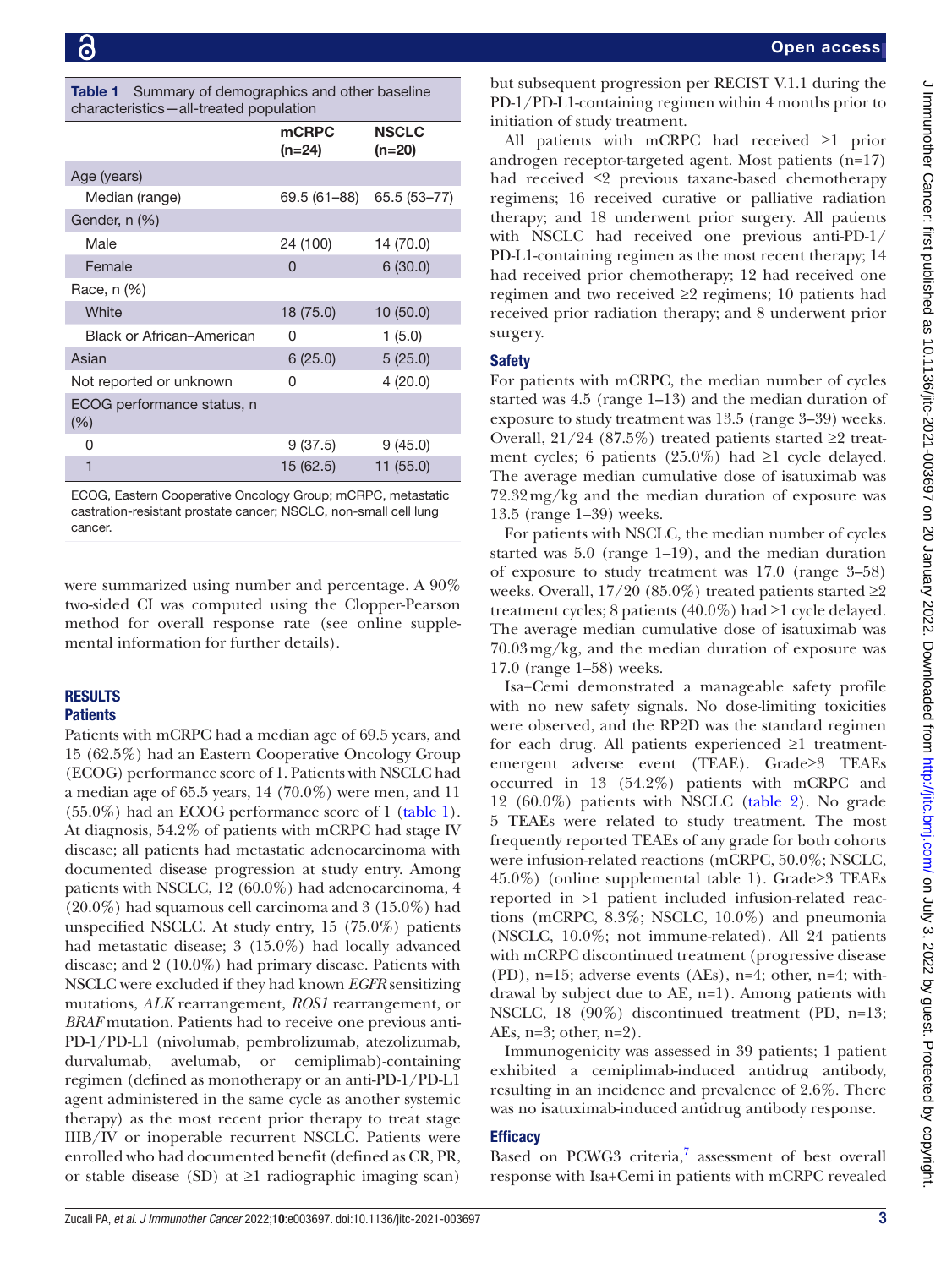<span id="page-3-0"></span>

| Table 2<br>Overview of TEAEs-all-treated population                             |                        |                          |  |
|---------------------------------------------------------------------------------|------------------------|--------------------------|--|
| n (%)                                                                           | <b>mCRPC</b><br>(n=24) | <b>NSCLC</b><br>$(n=20)$ |  |
| Patients with any TEAE (any grade)                                              | 24 (100)               | 20 (100)                 |  |
| Patients with any TEAE of grade $\geq 3$                                        | 13 (54.2)              | 12 (60.0)                |  |
| Patients with any TEAE of grade 5                                               | 2(8.3)                 | 2(10.0)                  |  |
| Patients with any serious TEAE                                                  | 11 (45.8)              | 13 (65.0)                |  |
| Patients with any treatment-related<br>TEAE* (any grade)                        | 19 (79.2)              | 14 (70.0)                |  |
| Patients with any treatment-related<br>TEAE of grade $\geq 3$                   | 4(16.7)                | 4(20.0)                  |  |
| Patients with any serious treatment-<br>related TEAE                            | 3(12.5)                | 3(15.0)                  |  |
| Patients with any TEAE leading to<br>definitive study drug discontinuation      | 4(16.7)                | 3(15.0)                  |  |
| Patients with any TEAE leading<br>to premature discontinuation of<br>isatuximab | O                      | 0                        |  |
| Patients with any TEAE leading<br>to premature discontinuation of<br>cemiplimab | 0                      | 0                        |  |
| Patients with any AESI <sup>+</sup>                                             | 10(41.7)               | 10(50.0)                 |  |
| Patients with any AESI of grade $\geq 3$                                        | 3(12.5)                | 3(15.0)                  |  |
|                                                                                 |                        |                          |  |

\*Treatment-related TEAEs are TEAEs related to at least one drug of the combination.

†AESIs include grade ≥2 IARs, grade ≥3 immune-related TEAEs, immune-related AEs of any grade in a patient previously treated with a PI3K inhibitor (only applicable for patients who receive cemiplimab), pregnancy, symptomatic overdose with IMP/NIMP. AE, adverse event; AESI, adverse event of special interest; IAR, infusion-associated reaction; IMP, investigational medicinal product; mCRPC, metastatic castration-resistant prostate cancer; NIMP, non-investigational medicinal product; NSCLC, non-small cell lung cancer; TEAE, treatment-emergent adverse event.

no complete responses (CRs), 1 (4.2%) unconfirmed partial response (PR), and 5 (20.8%) patients with SD ([table](#page-3-1)  $3$ ). Per RECIST V.1.1, $8$  patients with NSCLC receiving Isa+Cemi achieved no CR or PR, and 13  $(65.0\%)$  achieved SD [\(table](#page-3-1) 3). Median progression-free survival was 2.30 months (95% CI 1.91 to 4.27) and 4.01 months (95%CI 1.94 to 4.07) for patients with mCRPC and NSCLC, respectively ([online supplemental figure 1](https://dx.doi.org/10.1136/jitc-2021-003697)).

# **Biomarkers**

Baseline levels of CD38+ immune cells, CD38+ tumor cells, PD-L1 tumor-positive score, and tumor-infiltrating immune cells are shown in [online supplemental figure](https://dx.doi.org/10.1136/jitc-2021-003697) [2.](https://dx.doi.org/10.1136/jitc-2021-003697) Isa+Cemi resulted in ~40% median reduction in the proportion of CD38+ tumor-infiltrating immune cells in the TME in post-therapy biopsies from patients with NSCLC or mCRPC [\(figure](#page-4-0) 1A; median 40% (range 0.5%– 70%) and 3% (range 0%–50%) at baseline and cycle 2day 1, respectively; n=13). No consistent modulation of PD-L1 expression on tumor cells ([figure](#page-4-0) 1B) or Tregs in the TME ([figure](#page-4-0) 1C) was observed in post-therapy biopsies. The

<span id="page-3-1"></span>Table 3 Summary of response rates-all-treated population mCRPC (n=24) **NSCLC** (n=20) Best overall response, n (%)  $CR^*$  0 0 PR\* 1 (4.2) 0 Stable disease 5 (20.8) 13 (65.0) Non-CR/non-PD† 9 (37.5) 0 PD 5 (20.8) 5 (25.0) Not evaluable $\ddagger$  4 (16.7) 2 (10.0) Unconfirmed CR 0 0 Unconfirmed PR 1 (4.2) 0 PSA response, n (%) Responders\* 1 (4.2) Unconfirmed response 1 (4.2) Overall response, n (%) Responders (CR, PR, or PSA responders)\*  $1(4.2)$  0 90% CI§ 0.2 to 18.3 0.0 to 13.9

\*Confirmation of response is required.

†Including patients with no target and non-target lesions identified at baseline and no new lesions reported in postbaseline tumor assessments, or patients with only non-target lesions identified at baseline with non-CR/non-PD reported for non-target lesion and no new lesions reported in postbaseline tumor assessments. ‡Including patients with no postbaseline evaluation prior to the initiation of a new anticancer therapy or the data cut-off date. §Estimated using Clopper-Pearson method. CR, complete response; mCRPC, metastatic castration-resistant

prostate cancer; NSCLC, non-small cell lung cancer; PD, progressive disease; PR, partial response; PSA, prostate-specific antigen.;

combination triggered a significant increase in peripheral activated and cytolytic T cells, as well as a robust reduction of natural killer (NK) cells [\(online supple](https://dx.doi.org/10.1136/jitc-2021-003697)[mental figure 3\)](https://dx.doi.org/10.1136/jitc-2021-003697).

# Pharmacokinetic analysis

Results from 33 patients (n=17, NSCLC; n=16, mCRPC) showed consistent isatuximab PK parameters after the first administration across tumor types ([online supplemental](https://dx.doi.org/10.1136/jitc-2021-003697)  [table 2](https://dx.doi.org/10.1136/jitc-2021-003697)). The mean isatuximab maximum observed concentration  $(C_{\text{max}})$  and area under the concentration versus time curve over the first 1week dosing interval  $(AUC_{0-1 \text{ week}})$  was  $285 \mu g/mL$  and  $26600 \mu g\cdot h/mL$ , respectively, with low variability (coefficient of variance (CV) for  $C_{\text{max}}$  and AUC<sub>0–1 week</sub>: 21% and 24%, respectively). At the end of the weekly repeated isatuximab administration, the concentration observed just before the next treatment administration  $(\mathbf{C}_{\mathrm{rough}})$  of cycle 2 showed a twofold higher exposure compared with the first administration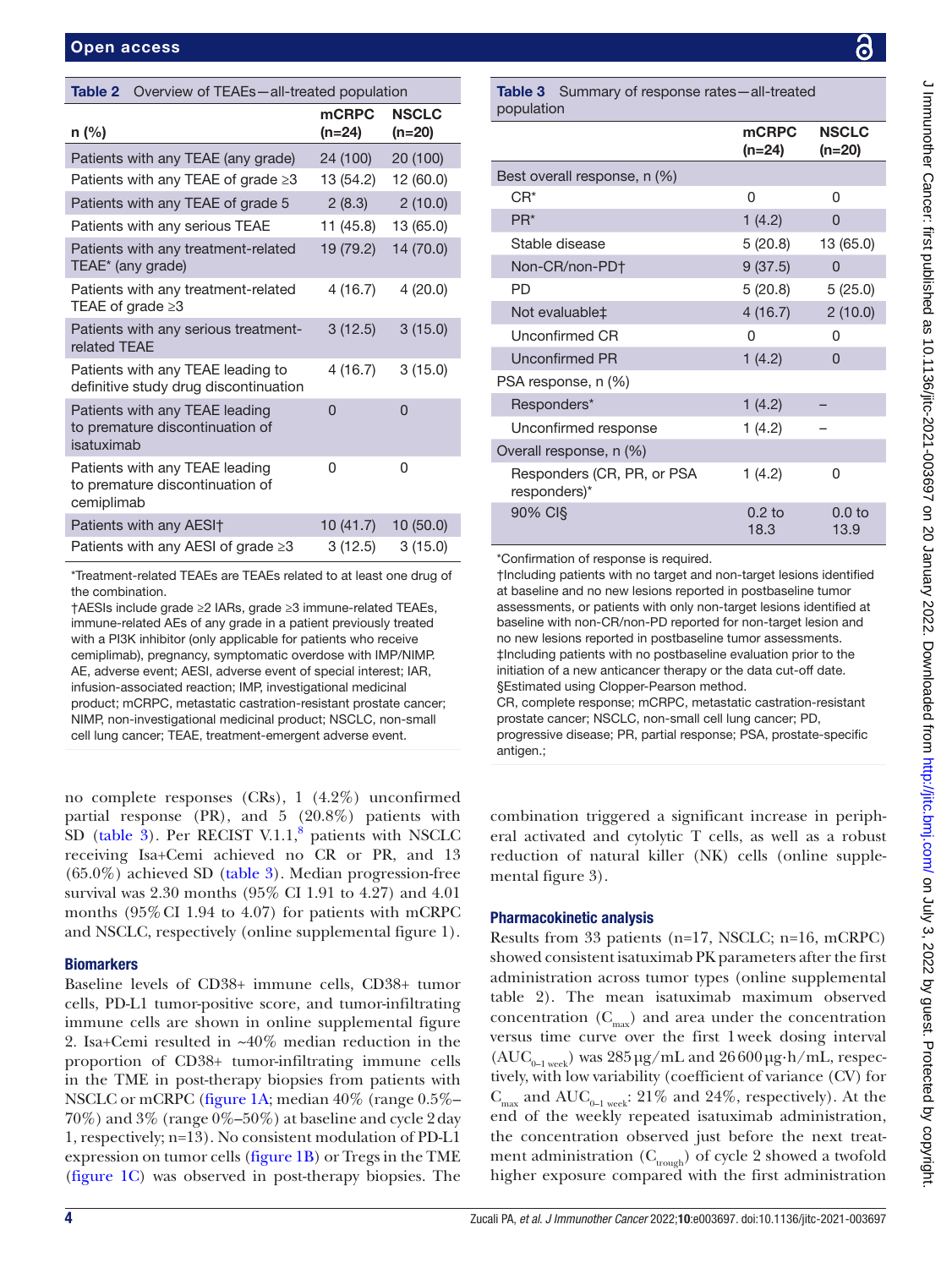

<span id="page-4-0"></span>Figure 1 mCRPC, metastatic castration-resistant prostate cancer; NSCLC, non-small cell lung cancer; PD-L1, programmed death ligand 1; TPS, tumor-positive score.

and remained within the same magnitude during administration every 3 weeks (Q3W).

Similar findings were observed for cemiplimab [\(online](https://dx.doi.org/10.1136/jitc-2021-003697) [supplemental table 3\)](https://dx.doi.org/10.1136/jitc-2021-003697), with comparable PK parameters in patients with NSCLC or mCRPC. The mean cemiplimab  $C_{\text{max}}$  and  $\text{AUC}_{_{0-3 \text{ weeks}}}$  was  $106 \text{ mg/L}$  and  $934 \text{ mg day/L}$  with low variability (CV for  $C_{\text{max}}$  and  $\text{AUC}_{0-3 \text{ weeks}}$ : 24% and 27%, respectively). After Q3W repeated cemiplimab administration,  $C_{\text{trouzh}}$  of cycle 5 showed a threefold higher exposure compared with the first administration.

# **DISCUSSION**

Despite advances in treatment, mCRPC remains incurable. Studies have demonstrated promising results in select small subgroups of this patient population with immune checkpoint inhibitors, including anti-PD-1 therapy, contributing to responses with a median duration of greater than 15 months, suggesting benefit for some patients.<sup>[9–11](#page-6-7)</sup> PD-1 inhibitors have also demonstrated encouraging results for patients with NSCLC and are licensed for use both alone and in combination with chemotherapy.<sup>12</sup> An approach for increasing response to treatment is to identify combinations that synergize with immune checkpoint inhibitor therapy, potentially leading to enhanced therapeutic effects and durability.<sup>[13](#page-6-9)</sup>

The rationale for combining anti-CD38 and anti-PD-1 therapies is supported by studies in multiple myeloma, where data have shown that multiple myeloma cells increase expression of PD-1 by NK cells. $^{14}$  As a result, the PD-1/PD-L1 axis leads to suppressed antibody-dependent cellular toxicity mediated by isatuximab. Moreover, isatuximab reduces the frequency and function of immunesuppressive Tregs.<sup>15</sup> Thus, combining anti-PD-1/PD-L1

antibodies with CD38 blockade might lead to a favorable anti-TME and improved therapeutic benefit.<sup>[16](#page-6-12)</sup> Additionally, a recent report demonstrates a mechanism of immune resistance to anti-PD-1/PD-L1 therapy caused by tumor CD38 expression in solid tumor animal models, providing a rationale for the combination of isatuximab and cemiplimab in the clinical setting for the prevention of immune checkpoint blockade resistance and the potential positive impact on antitumor activity.<sup>[2](#page-6-1)</sup>

This phase I/II study was designed to evaluate the safety, preliminary efficacy, and PK of the combination of isatuximab and cemiplimab in patients with advanced mCRPC or NSCLC. No new safety signals were observed following treatment with Isa+Cemi than what has been published for each drug alone, with both drugs tolerated in combination and no dose-limiting toxicities at the recommended schedules. In the current study, tolerability of Isa+Cemi was similar to that of daratumumab plus atezolizumab based on safety results from a recent study.<sup>17</sup> Notably, immune-related TEAEs were reported in one patient each with mCRPC and NSCLC, which is in keeping with previous reports of immune-related TEAEs with similar treatment combinations.<sup>[18](#page-6-14)</sup>

Interestingly, in the current study, combination therapy with Isa+Cemi led to a near-40% reduction of CD38+ tumor-infiltrating immune cells in the TME, indicating on-target effects of isatuximab. In addition, following treatment with Isa+Cemi, no consistent modulation of PD-L1 on tumor cells or Tregs in the TME was observed in patient biopsies. However, the low levels of CD38 positive cells and PD-L1-positive cells at baseline may have contributed to difficulties analyzing modulatory responses following treatment. Notably, the combination significantly increased peripheral activated and cytolytic T cells, suggesting that peripheral immune activation was induced by this combination therapy. We also observed peripheral NK cell reduction, which is consistent with previous findings suggesting that isatuximab-mediated NK-cell depletion occurs via exhaustion and CD38/ SLAMF7-mediated phagocytosis.[19](#page-6-15)

Preclinical data demonstrate the synergistic activity of combined anti-CD38 and anti-PD-1 antibodies in murine multiple myeloma cells, $^{20}$  supporting the investigation of this combination in clinical trials. However, in these small cohorts of patients with mCRPC and NSCLC in the current study, no significant antitumor activity was observed.

Wu *et al* recently reported results from TCGA database analysis suggesting CD38 expression is positively correlated with survival and infiltrating T cells in patients with NSCLC. $^{21}$  In addition, using tumor tissue from 45 patients after surgical resection without any prior radiotherapy or chemotherapy, they further confirmed an increased level of CD38+ CD8T cells in tumor compared with normal tissue, suggesting its potential involvement in the antitumor immune response.

However, in the present study, we did not observe a significant association of CD38 expression with clinical response. The correlation analysis between CD38 and infiltrated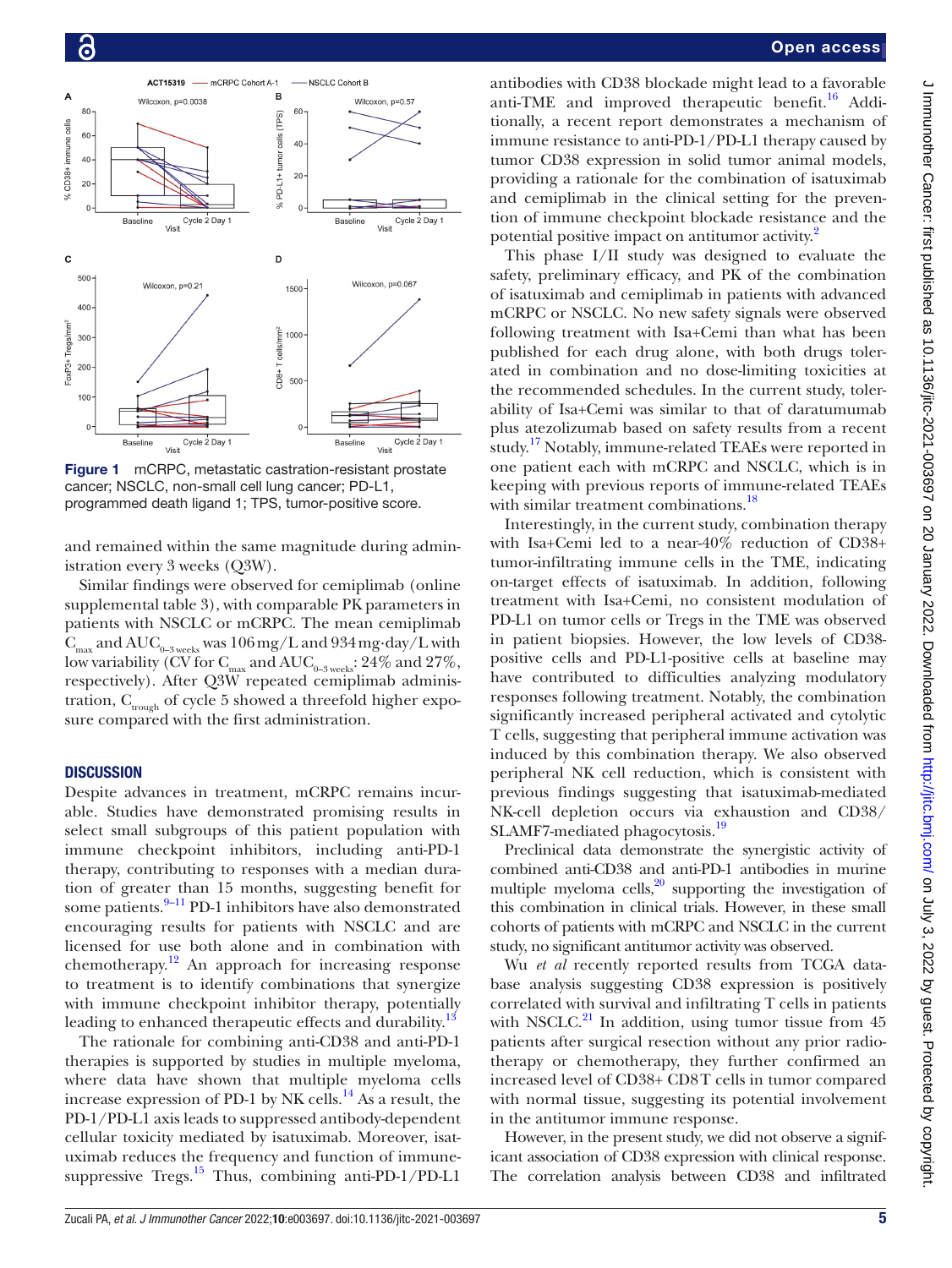lymphocytes is also not significant. This could be due to (1) difference in prior treatment history: the patients with NSCLC enrolled in present study have progressed from previous anti-PD-1/PD-L1-containing therapy, which could change the baseline CD38 or CD8 expression profile; or (2) limited available biopsies obtained (n=15).

Isatuximab PK parameters in the current study were comparable with those observed in an ongoing study of isatuximab given alone or in combination with cemiplimab in relapsed/refractory multiple myeloma where the same assay method is used (data on file), suggesting no effect of cemiplimab on isatuximab PK. In addition, PK analyses suggest no effect of isatuximab on cemiplimab PK.[22](#page-6-18)

The limitation of the current study was the small number of patients enrolled with each tumor type. The strengths of the current study include the demonstration of a manageable safety profile with Isa+Cemi treatment and the biomarker analyses conducted. Additional studies are warranted to further investigate underlying biomarkers that may inform treatment selection and predict benefit from combination therapy with anti-CD38 and anti-PD-1/PD-L1 agents.

Overall, these results suggest that CD38 and PD-1 modulation by Isa+Cemi has a manageable safety profile, reduces CD38+ immune cells in the TME, and activates peripheral T cells; however, such CD38 inhibition was not associated with significant antitumor activity. A lack of efficacy was observed in these small cohorts of patients with mCRPC and NSCLC.

#### Author affiliations

<sup>1</sup>Department of Biomedical Sciences, IRCCS Istituto Clinico Humanitas, Rozzano, Italy

2 Department of Oncology, National Taiwan University Hospital, Taipei, Taiwan <sup>3</sup>Department of Hematology and Medical Oncology, Emory University School of Medicine, Atlanta, Georgia, USA

4 Department of Hematology and Medical Oncology, Emory University Winship Cancer Institute, Atlanta, Georgia, USA

5 Drug Development, Sarah Cannon Research Institute, Nashville, Tennessee, USA 6 Medical Oncology, Tennessee Oncology, Nashville, Tennessee, USA

<sup>7</sup> Medical Oncology, Cardinal Massaia Hospital of Asti, Asti, Italy

<sup>8</sup>Precision Medicine, Gustave Roussy, Villejuif, France

<sup>9</sup>Medical and Surgical Sciences, Fondazione Policlinico Universitario Agostino Gemelli IRCCS, Roma, Italy

<sup>10</sup>Division of Oncology, Department of Internal Medicine, National Cheng Kung University College of Medicine, Tainan, Taiwan

<sup>11</sup>DITEP, University Paris-Saclay, Faculty of Medicine, Gustave Roussy Cancer Campus, Villejuif, France

<sup>12</sup>DITEP, Institut Gustave-Roussy, Villejuif, France

<sup>13</sup>Department of Medicine, The University of Alabama at Birmingham, Birmingham, Alabama, USA

<sup>14</sup>Early Phase Trials Unit, Istituto Nazionale Tumori IRCCS Fondazione Pascale, Napoli, Italy

<sup>15</sup>Newcastle University Centre for Cancer, Newcastle University, Newcastle upon Tyne, UK

 $16$ Gastrointestinal Medical Oncology, Thoracic Medical Oncology, Hackensack University Medical Center, Hackensack, New Jersey, USA

<sup>17</sup>Department of Gastrointestinal Medical Oncology, University of Texas MD Anderson Cancer Center, Houston, Texas, USA

<sup>18</sup>Oncology Early Development, Sanofi Genzyme, Cambridge, Massachusetts, USA

<sup>19</sup>Biostatistics Oncology Late Phase, Sanofi, Cambridge, Massachusetts, USA

<sup>20</sup>Research and Development, Sanofi-Aventis, Vitry-sur-Seine, France

<sup>21</sup> Precision Medicine, Sanofi Genzyme, Cambridge, Massachusetts, USA

<sup>22</sup>Translational Medicine, Sanofi-Aventis, Paris, France

<sup>23</sup>Pharmacokinetics, Excelya on behalf of Sanofi, Alfortville, France

<sup>24</sup>Experimental Cancer Medicine, The Institute of Cancer Research, London, UK <sup>25</sup>Experimental Cancer Medicine, Royal Marsden Hospital NHS Trust, London, UK

Twitter Roberto Iacovelli [@DrIacovelli](https://twitter.com/DrIacovelli)

Acknowledgements The authors thank the participating patients and their families, and the study centers and investigators for their contributions to the study. Medical writing support was provided by Erin Burns-Tidmore, PhD, of Elevate Medical Affairs, contracted by Sanofi Genzyme for publication support services.

Contributors PAZ, C-CL, BCC, TMB, MT, AI, RI, W-CS, CM, MS, GD, AG, MG, SP, Y-CS, MP, and JdB were investigators of the study and contributed to data acquisition. GA, RM, RW, HL, YD, MC, LLo, and LLe designed the study and contributed to data analysis and interpretation. All authors revised this work for important intellectual content and assume responsibility for the integrity of the data and the decision to submit for publication; had full access to the study data; and edited and reviewed manuscript drafts and approved the final draft for submission.

Funding This study was sponsored by Sanofi.

Competing interests PAZ: Pfizer, Novartis, Sanofi, BMS, MSD, Roche, Amgen, AstraZeneca, Astellas, Janssen, Ipsen, and Bayer. C-CL: Abbvie, BeiGene, Blueprint Medicines, Boehringer Ingelheim, Bristol Myers Squibb, Daiichi Sankyo, Eli Lilly, Novartis, PharmaEngine, and Roche. BCC, MT, W-CS, GD, MS, AG, SP, Y-CS, MP: nothing to disclose. TMB: AstraZeneca, Lilly, Bristol Myers Squibb, Foundation Medicine, Pfizer, Loxo, Bayer, Guardant Health, Exelixis, Blueprint Medicines, and Sanofi. AI: Epizyme, Lilly, Merck Sharp & Dohme, Novartis, Pharmamar, Roche, AstraZeneca, Bayer, Bristol Myers Squibb, Chugai, Pfizer. RI: Ipsen, Pfizer, Janssen, Sanofi, Merck, Astellas, and MSD. CM: Amgen, Astellas, AstraZeneca, Bayer, BeiGene, BMS, Celgene, Debiopharm, Genentech, Ipsen, Janssen, Lilly, MedImmune, MSD, Novartis, Pfizer, Roche, Sanofi, and Orion. MG: Bristol Myers Squibb, Merck, Eli Lilly, Esanex, Foundation Medicine, AstraZeneca, and Guardant 360. RM, GA, HL, YD, MC, RW, and LLo are employed by Sanofi and may hold stock and/or stock options in the company. LLe is employed by Excelya on behalf of Sanofi and may hold stock and/or stock options in the company. JdB: AstraZeneca, GlaxoSmithKline, Pfizer, Taiho, Daiichi Sankyo, Bayer, Orion Pharma, Roche/Genentech, Merck Serono, Sierra Oncology, MSD, Terumo, Menarini/Silicon Biosystems, Astellas, BioexcelTherapeutics, Cellcentric, Merck Sharp & Dohme, Qiagen, Sanofi Aventis, and Vertex Pharmaceuticals.

#### Patient consent for publication Not applicable.

Ethics approval This study involves human participants and was approved by EC (reference: 18/LO/0229IRAS project ID: 239401). The subjects gave informed consent to participate in the study before taking part. The study was conducted in accordance with consensus ethics principles derived from international ethics guidelines, including the Declaration of Helsinki and the ICH guidelines for Good Clinical Practice, and all applicable laws, rules, and regulations. Informed consent was obtained prior to conducting any study-related procedures.

Provenance and peer review Not commissioned; externally peer reviewed.

Data availability statement Data are available upon reasonable request. Qualified researchers can request access to patient-level data and related study documents including the clinical study report, study protocol with any amendments, blank case report forms, statistical analysis plan, and dataset specifications. Patient-level data will be anonymized, and study documents will be redacted to protect the privacy of trial subjectss. Further details on Sanofi's data-sharing criteria, eligible studies, and process for requesting access are at [https://www.clinicalstudydatarequest.com](https://www.clinicalstudydatarequest.com/).

Supplemental material This content has been supplied by the author(s). It has not been vetted by BMJ Publishing Group Limited (BMJ) and may not have been peer-reviewed. Any opinions or recommendations discussed are solely those of the author(s) and are not endorsed by BMJ. BMJ disclaims all liability and responsibility arising from any reliance placed on the content. Where the content includes any translated material, BMJ does not warrant the accuracy and reliability of the translations (including but not limited to local regulations, clinical guidelines, terminology, drug names and drug dosages), and is not responsible for any error and/or omissions arising from translation and adaptation or otherwise.

**Open access** This is an open access article distributed in accordance with the Creative Commons Attribution Non Commercial (CC BY-NC 4.0) license, which permits others to distribute, remix, adapt, build upon this work non-commercially, and license their derivative works on different terms, provided the original work is